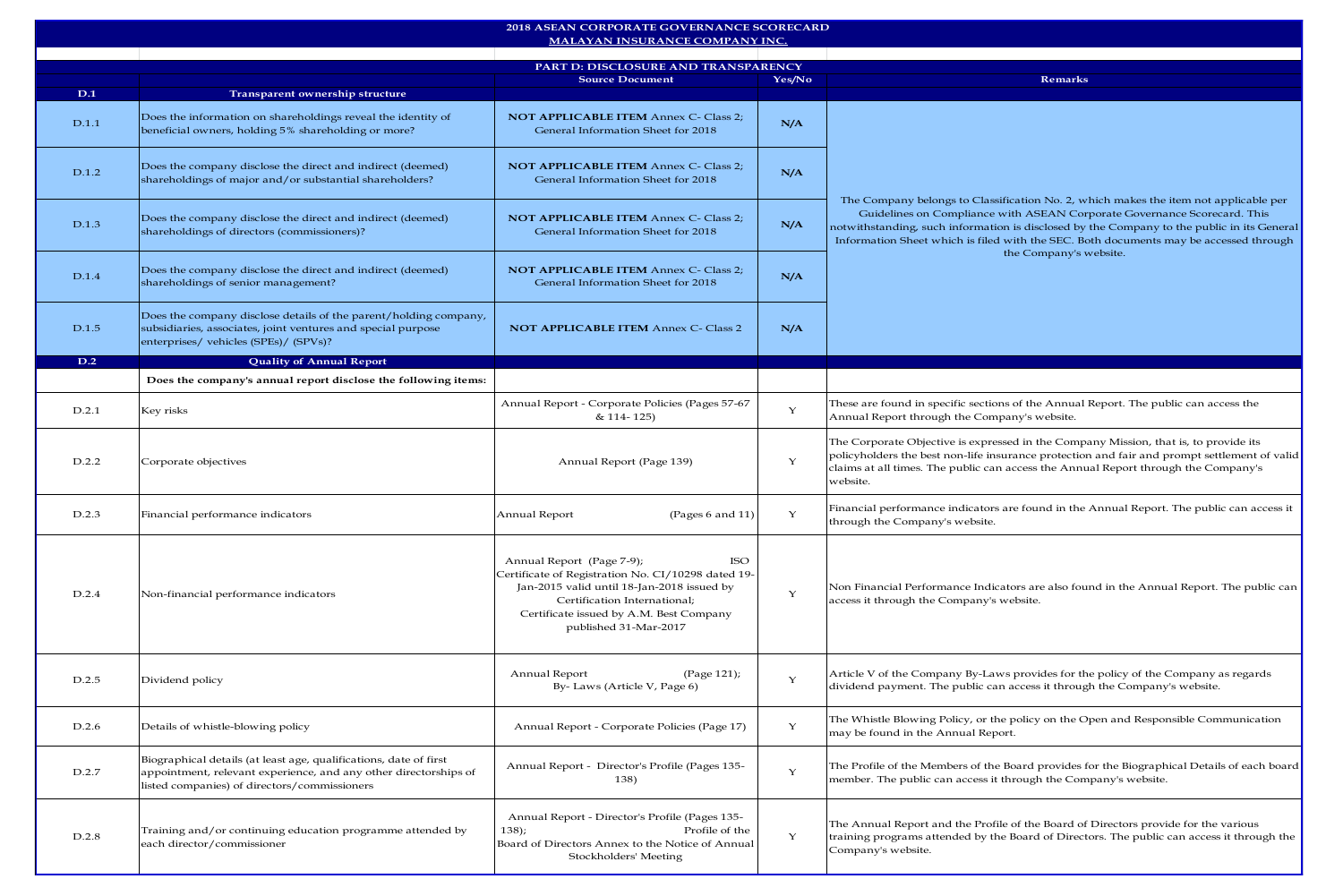| D.2.9  | Number of board of directors/commissioners meetings held during<br>the year                                                                                                                                             | Annex to the Annual Report, 2018 Attendance<br>Matrix                                                       | $\mathbf Y$ | The public can access the Summary of Meetings through the Company's website.                                                                                                                                                                                                                                               |
|--------|-------------------------------------------------------------------------------------------------------------------------------------------------------------------------------------------------------------------------|-------------------------------------------------------------------------------------------------------------|-------------|----------------------------------------------------------------------------------------------------------------------------------------------------------------------------------------------------------------------------------------------------------------------------------------------------------------------------|
| D.2.10 | Attendance details of each director/commissioner in respect of<br>meetings held                                                                                                                                         | Annex to the Annual Report, 2018 Attendance<br>Matrix                                                       | $\mathbf Y$ | The document provides for the attendance details of each director. The public can access it<br>through the Company's website.                                                                                                                                                                                              |
| D.2.11 | Details of remuneration of each member of the board of<br>directors/commissioners                                                                                                                                       | Annual Report - Corporate Policies (Pages 15 and<br>17)                                                     | $\mathbf Y$ | Remuneration of directors is commensurate with their contributions and the scope of their<br>responsibilities. The Annual Report may be accessed by the public through the Company's<br>website.                                                                                                                           |
|        | <b>Corporate Governance Confirmation Statement</b>                                                                                                                                                                      |                                                                                                             |             |                                                                                                                                                                                                                                                                                                                            |
| D.2.12 | Does the Annual Report contain a statement confirming the<br>company's full compliance with the code of corporate governance<br>and where there is non-compliance, identify and explain reasons<br>for each such issue? | Corporate Governance Manual (Page 13);<br>Annual Report - Annual Report (Pages 14-17)                       | $\mathbf Y$ | The Company endeavors to attain the highest standards and sound practices of corporate<br>governance. In order to ensure its accomplishment, the Group adheres to all existing laws,<br>rules and regulations of regulatory government agencies. The public can access the Annual<br>Report through the Company's website. |
| D.3    | Disclosure of related party transactions (RPT)                                                                                                                                                                          |                                                                                                             |             |                                                                                                                                                                                                                                                                                                                            |
| D.3.1  | Does the company disclose its policy covering the review and<br>approval of material/significant RPTs?                                                                                                                  | Corporate Governance Manual (Page 12);<br>Annual Report - Corporate Policies<br>(Pages 15, 70-71 & 128-129) | Υ           | The Annual Report and the Corporate Governance Manual disclose a policy providing for<br>the review and approval of material/significant RPTs. The implementation and execution<br>of such policy is evident from the Annual Report. The public can access these documents<br>through the Company's website.               |
| D.3.2  | Does the company disclose the name of the related party and<br>relationship for each material/significant RPT?                                                                                                          | Corporate Governance Manual (Page 12);<br>Annual Report - Corporate Policies<br>(Pages 15, 70-71 & 128-129) | $\mathbf Y$ | The Company, in its Annual Report, discloses the name of the related party in each<br>material RPT's. The public can access it through the Company's website.                                                                                                                                                              |
| D.3.3  | Does the company disclose the nature and value for each<br>material/significant RPT?                                                                                                                                    | Corporate Governance Manual (Page 12);<br>Annual Report - Corporate Policies<br>(Pages 15, 70-71 & 128-129) | $\mathbf Y$ | The Company, in its Annual Report, discloses the nature and value of each material RPT's.<br>The public can access it through the Company's website.                                                                                                                                                                       |
| D.4    | Directors and commissioners dealings in shares of the company                                                                                                                                                           |                                                                                                             |             |                                                                                                                                                                                                                                                                                                                            |
| D.4.1  | Does the company disclose trading in the company's shares by<br>insiders?                                                                                                                                               | <b>NOT APPLICABLE ITEM Annex C- Class 2</b>                                                                 | N/A         | The Company belongs to Classification No. 2, which makes the item not applicable per<br>Guidelines on Compliance with ASEAN Corporate Governance Scorecard.                                                                                                                                                                |
| D.5    | <b>External auditor and Auditor Report</b>                                                                                                                                                                              |                                                                                                             |             |                                                                                                                                                                                                                                                                                                                            |
| D.5.1  | Are audit fees disclosed?                                                                                                                                                                                               | Annual Report (Pages 33, 55, 89, and 111)                                                                   | Y           | Audit Fees are among the items disclosed in the Annual Report. The public can access it<br>through the Company's website.                                                                                                                                                                                                  |
|        | Were the same audit firm is engaged for both audit and non-<br>audit services                                                                                                                                           |                                                                                                             |             | These are found in specific sections of the Annual Report regarding the Independent<br>Auditor's Report. The public can access the Annual Report through the Company's<br>website.                                                                                                                                         |
| D.5.2  | Are the non-audit fees disclosed?                                                                                                                                                                                       | Annual Report (Pages 33, 55, 89, and 111)                                                                   | N/A         | There are no non-audit fees paid to the external auditing firm.                                                                                                                                                                                                                                                            |
| D.5.3  | Does the non-audit fee exceed the audit fees?                                                                                                                                                                           | Annual Report (Pages 33, 55, 89, and 111)                                                                   | N/A         | There are no non-audit fees paid to the external auditing firm, which makes the item not<br>applicable to the Company.                                                                                                                                                                                                     |
| D.6    | <b>Medium of communications</b>                                                                                                                                                                                         |                                                                                                             |             |                                                                                                                                                                                                                                                                                                                            |
|        | Does the company use the following modes of communication?                                                                                                                                                              |                                                                                                             |             |                                                                                                                                                                                                                                                                                                                            |
| D.6.1  | Quarterly reporting                                                                                                                                                                                                     | Malayan Magazines<br>(1st to 4th Quarter of the Year 2018)                                                  | $\mathbf Y$ | Malayan Magazine is a quarterly publication of Malayan insurance Company for its<br>employees, subsidiaries and affiliates.                                                                                                                                                                                                |
| D.6.2  | Company website                                                                                                                                                                                                         | Company website / Link:<br>http://corp.malayan.com/                                                         | $\mathbf Y$ | Please click on the link to the Malayan Website.                                                                                                                                                                                                                                                                           |
| D.6.3  | Analyst's briefing                                                                                                                                                                                                      | <b>NOT APPLICABLE ITEM Annex C- Class 2</b>                                                                 | N/A         | The Company belongs to Classification No. 2, which makes the item not applicable per<br>Guidelines on Compliance with ASEAN Corporate Governance Scorecard.                                                                                                                                                                |
| D.6.4  | Media briefings / press conferences                                                                                                                                                                                     | Company Website<br>http://corp.malayan.com/news                                                             | Y           | The Company conducts media briefings and press conferences on a regular basis.                                                                                                                                                                                                                                             |